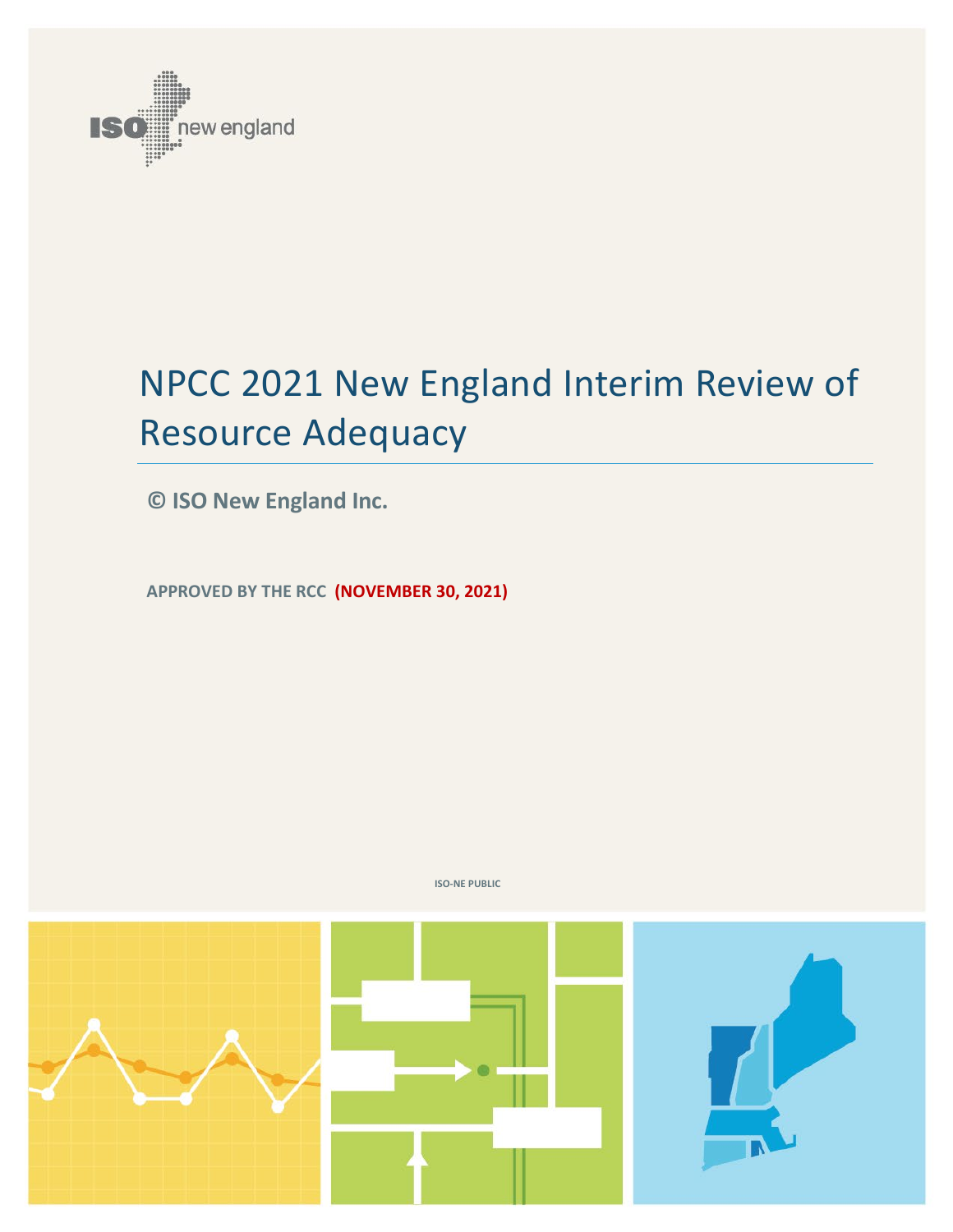### **Table of Contents**

### **List of Tables**

| Table 3-3 – A Comparison of the Changes in New Englands BPS EFORd Assumptions (Weighted Averages) 9 |  |
|-----------------------------------------------------------------------------------------------------|--|
| Table 3-4 - A Comparison of New England's Tie Benefits from Neighboring Areas (MW) 11               |  |
| Table 4-1 - A Comparison of New England's LOLE using Reference Demand Forecast (MW)12               |  |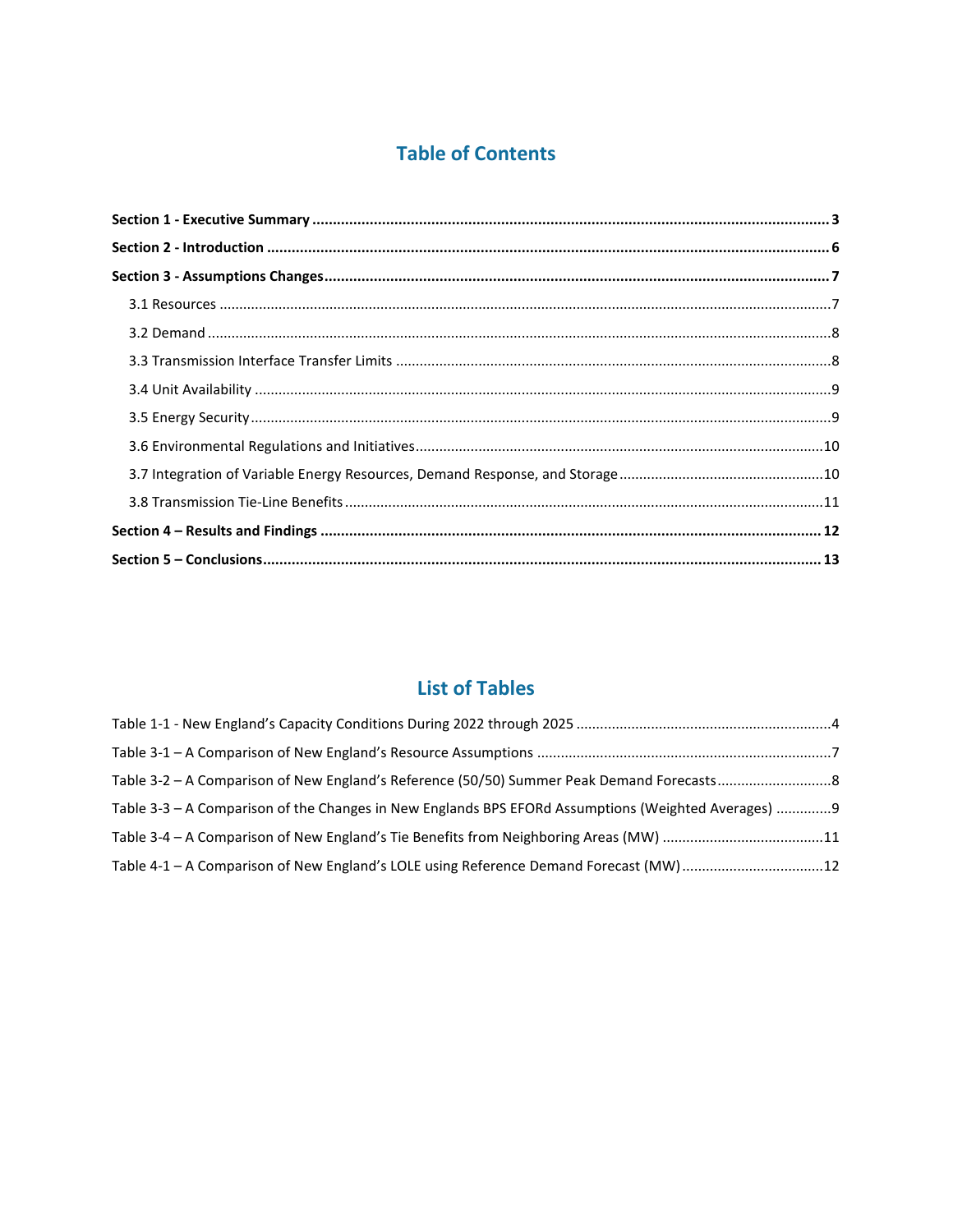### **Section 1 - Executive Summary**

This report is ISO New England's (ISO-NE) annual resource adequacy reliability assessment entitled *NPCC 2021 New England Interim Review of Resource Adequacy* (aka, *Interim Review*) covering the study period of 2022 through 2025. Results of this *Interim Review* show that New England meets the Northeast Power Coordinating Council's (NPCC) Full Member Resource Adequacy Criteria (Requirements 4 & 4.1) of disconnecting firm load customers no more than once in ten years (loss of load expectation (LOLE) of 0.1 days/year) during each year of the study period. ISO-NE conducts this *Interim Review* to comply with the Reliability Assessment Program (RAP) as established by the NPCC. This *Interim Review* follows the guidelines outlined in *Appendix D-Guideline for Area Review of Resource Adequacy of the [NPCC Regional Reliability Directory #1,](https://www.npcc.org/content/docs/public/program-areas/standards-and-criteria/regional-criteria/directories/directory-01-design-and-operation-of-the-bulk-power-system.pdf) Design and Operation of the Bulk Power System*.

To ensure resource adequacy of New England's bulk power system (BPS), ISO-NE identifies the amount of Installed Capacity Requirement (ICR)<sup>[1](#page-2-0)</sup> needed to meet the LOLE of disconnecting firm customer load due to resource deficiencies, on average, no more than 0.1 days per year. In addition, ISO-NE identifies the locations of where the BPS needs resources and meets these needs through capacity procurement via th[e Forward Capacity Market \(FCM\).](https://www.iso-ne.com/markets-operations/markets/forward-capacity-market) ISO-NE conducts Forward Capacity Auctions (FCA) and has purchased capacity resources to meet the regional resource adequacy needs for the Capacity Commitment Periods (CCP)<sup>[2](#page-2-1)</sup> 2022-2023 to 2024-2025. ISO-NE's upcoming February 2022 FCA will procure capacity resources needed to satisfy BPS resource adequacy requirements during 2025-2026. The procurement of resources by ISO-NE through the FCM/FCA process is done (contractually) through a capacity supply obligation (CSO), and those resources must be available (during the respective CCP) to offer both energy and reserves into the New England day-ahead and real-time energy markets. Resources that do not have a CSO can still participate in these energy markets on a voluntary basis.

ISO-NE calculates the ICR values using demand and resource data from ISO-NE's annual report entitled *[2021-2030 Forecast Report of Capacity, Energy, Loads and Transmission](https://www.iso-ne.com/static-assets/documents/2021/04/2021_celt_report.xlsx)* (*[2021 CELT](https://www.iso-ne.com/static-assets/documents/2021/04/2021_celt_report.xlsx) Report*) dated May 1, 2021. ISO-NE's development of the ICR values involves an extensive stakeholder process participated by various New England Power Pool (NEPOOL) committees and interested parties. The ICR development process includes the simulations' input assumptions, review of the results and findings, and voting on the ICR values by the NEPOOL Reliability Committee (RC) and Participants Committee (PC). ISO-NE will file the ICR values presented in this *Interim Review* with the Federal Regulatory Commission (FERC) by November 30, 2021.

<span id="page-2-0"></span> $1$  The Installed Capacity Requirement (ICR) is a projection of the amount of installed capacity needed to meet New England's and the Northeast Power Coordinating Council's resource adequacy planning standards for satisfying the region's peak demand forecast while maintaining required operating reserves.

<span id="page-2-1"></span><sup>&</sup>lt;sup>2</sup> A capacity commitment period entitled "20xx-20yy," refers to the time period from June 1, 20xx through May 31, 20yy.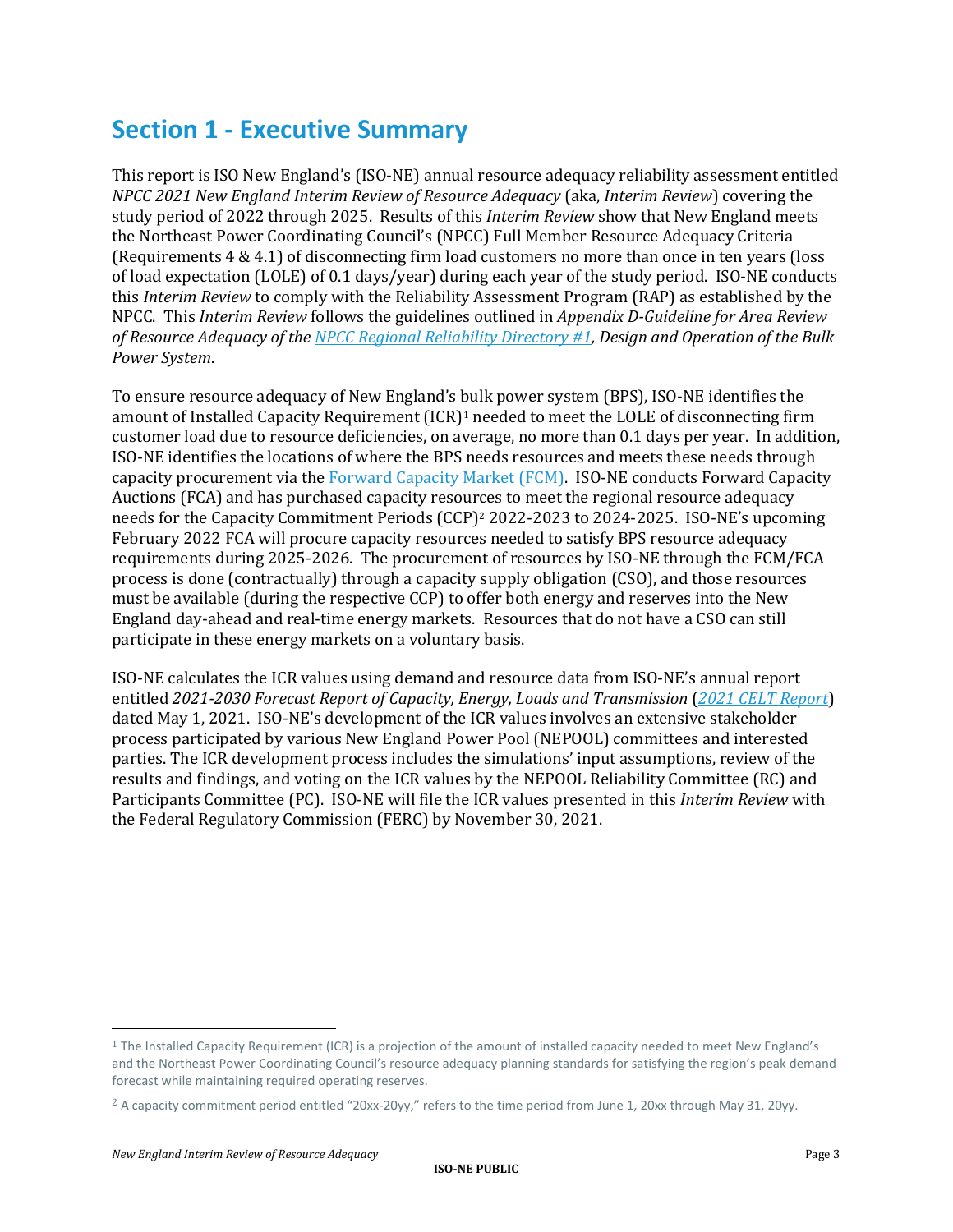Table 1-1 summarizes the required installed capacity covering the study period, the amount of capacity purchased in the FCM/FCA to meet the ICR, and the expected available capacity.

| Year<br>(CCP)           | 50/50<br>Peak<br><b>Demand</b>           |                       | <b>Required Installed</b><br>Capacity (I)    | <b>Capacity Procured in FCM</b><br>$(CSO)$ (II) |                                         |                                              | <b>Expected Available Capacity</b><br>(III) |                                          |                                              |
|-------------------------|------------------------------------------|-----------------------|----------------------------------------------|-------------------------------------------------|-----------------------------------------|----------------------------------------------|---------------------------------------------|------------------------------------------|----------------------------------------------|
|                         | (Net of<br><b>BTM</b><br>PV <sup>3</sup> | <b>Amount</b><br>(MW) | <b>Resulting</b><br><b>LOLE</b><br>(days/yr) | Amount<br>(MW)                                  | <b>Surplus</b><br><b>MW</b><br>$(II-I)$ | <b>Resulting</b><br><b>LOLE</b><br>(days/yr) | <b>Amount</b><br>(MW)                       | <b>Surplus</b><br><b>MW</b><br>$(III-I)$ | <b>Resulting</b><br><b>LOLE</b><br>(days/yr) |
| 2022<br>(2022-<br>2023) | 27,645                                   | 31,590                | 0.1                                          | 34,135                                          | 2,545                                   | ${}_{0.1}$                                   | 35,170                                      | 3,580                                    | ${}_{0.1}$                                   |
| 2023<br>(2023-<br>2024) | 27,747                                   | 31,480                | 0.1                                          | 33,930                                          | 2,450                                   | ${}_{0.1}$                                   | 34,988                                      | 3,508                                    | ${}_{0.1}$                                   |
| 2024<br>(2024-<br>2025) | 27,885                                   | 31,775                | 0.1                                          | 34,619                                          | 2,844                                   | ${}_{0.1}$                                   | 35,066                                      | 3,291                                    | ${}_{0.1}$                                   |
| 2025<br>(2025-<br>2026) | 28,025                                   | 31,645                | 0.1                                          | <b>TBD</b>                                      | <b>TBD</b>                              | <b>TBD</b>                                   | 33,893                                      | 2,248                                    | ${}_{0.1}$                                   |

**Table 1-1 - New England's Capacity Conditions During 2022 through 2025** 

Results of this *Interim Review* show that ISO-NE has purchased more than the required amounts of capacity resources through its FCM/FCA process to meet the NPCC Full Member Resource Adequacy Criteria for 2022 through 2024 (CCPs 2022-2023 through 2024-2025). ISO-NE anticipates purchasing adequate amounts of capacity to meet its resource adequacy criterion for 2025 (CCP 2025-2026) in the February 2022 FCA. According to the *2021 CELT Report*, at least 33,000 MW[4](#page-3-1) of the regional installed capacity resources could participate in the FCA for the CCP 2025-2026.

Please note that on November 4, 2021, ISO-NE submitted, to FERC, a resource termination filing for [the Killingly Energy Center \("Killingly"\)](https://www.iso-ne.com/static-assets/documents/2021/11/public_resource_termination_killingly.pdf) - Resource No. 38663/ Project 12280 (rated at approximately 630 MW). Although the capacity of this resource was reflected in this Interim Review, the removal of this resource from the New England bulk power system will not modify the result that New England meets the NPCC Full Member Resource Adequacy Criteria of 0.1 days/year LOLE during each year of the study period. This conclusion is based on the observation that New England has purchased more capacity than is needed to meet the 0.1 days/year LOLE, and removing 630 MW from the surplus would still result in over 1,800 MW of surplus above the requirement through 2024, and over 1,600 MW of expected surplus available capacity for 2025.

<span id="page-3-0"></span> $3$  BTM PV = behind-the-meter photovoltaic

<span id="page-3-1"></span><sup>4</sup> Please see Section 1.3 of the 2021 CELT at[: https://www.iso-ne.com/static-assets/documents/2021/04/2021\\_celt\\_report.xlsx](https://www.iso-ne.com/static-assets/documents/2021/04/2021_celt_report.xlsx)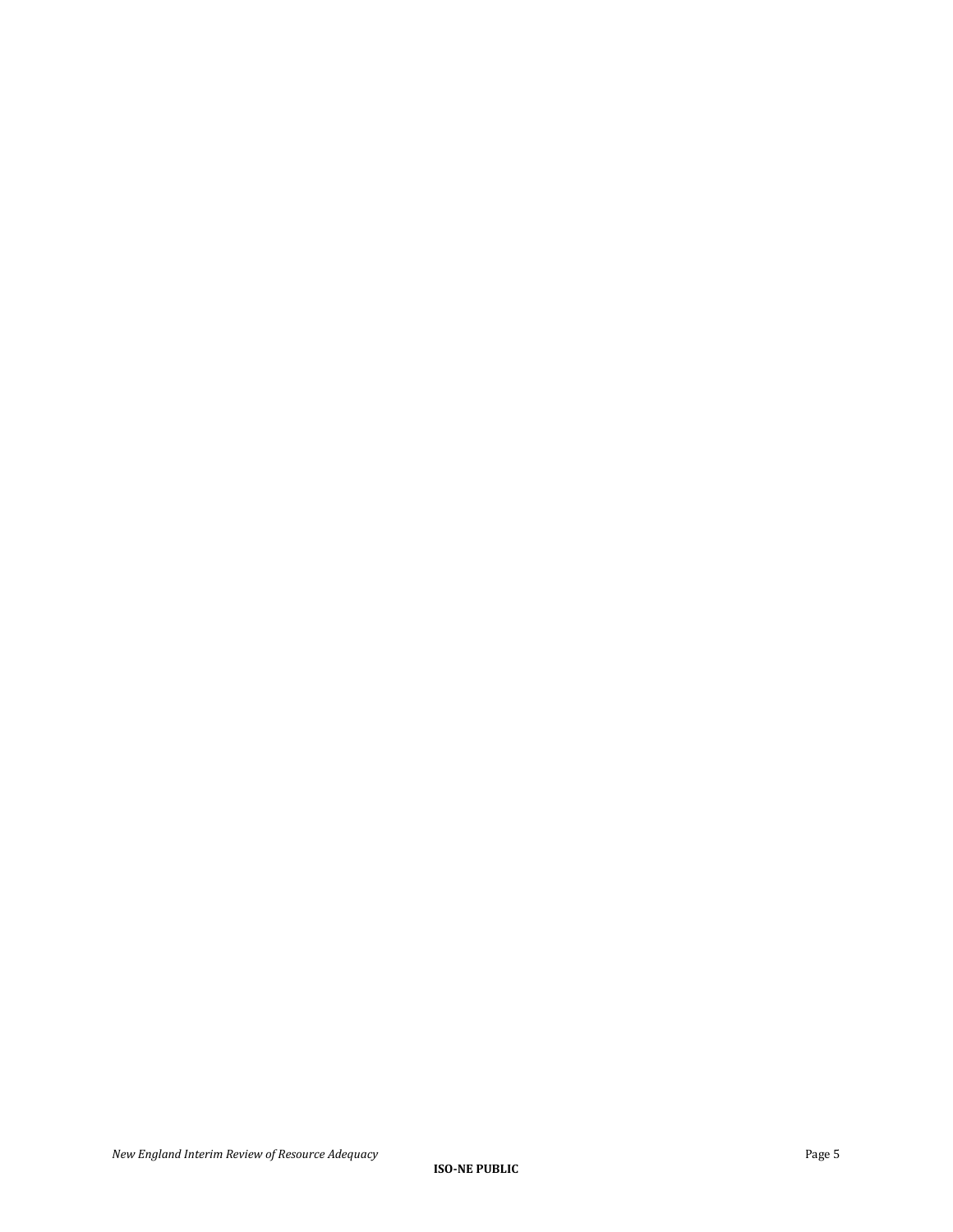## **Section 2 - Introduction**

This is the first update of *New England's 2020 [Comprehensive Review of Resource Adequacy](https://www.npcc.org/content/docs/public/library/resource-adequacy/2020/2020-12-01-new-england-comprehensive-review.pdf)*, which the NPCC Reliability Coordinating Committee (RCC) approved in December 2020. ISO-NE used the *2021 CELT Report*'s peak demand forecast and regional resource capacity values to calculate the ICR values used for this *Interim Review*. In mid-2021, ISO-NE updated all the other LOLE simulation assumptions covering resource performance, transmission interface transfer capability, load and capacity relief assumed obtainable through emergency operating procedures (EOPs), etc. ISO-NE continues to use the General Electri[c Multi-Area Reliability Simulation](https://www.geenergyconsulting.com/content/dam/Energy_Consulting/global/en_US/pdfs/GE_MARS_Reliability_Modeling_Software_2018_1.pdf) (MARS) model to simulate New England BPS resource adequacy requirements.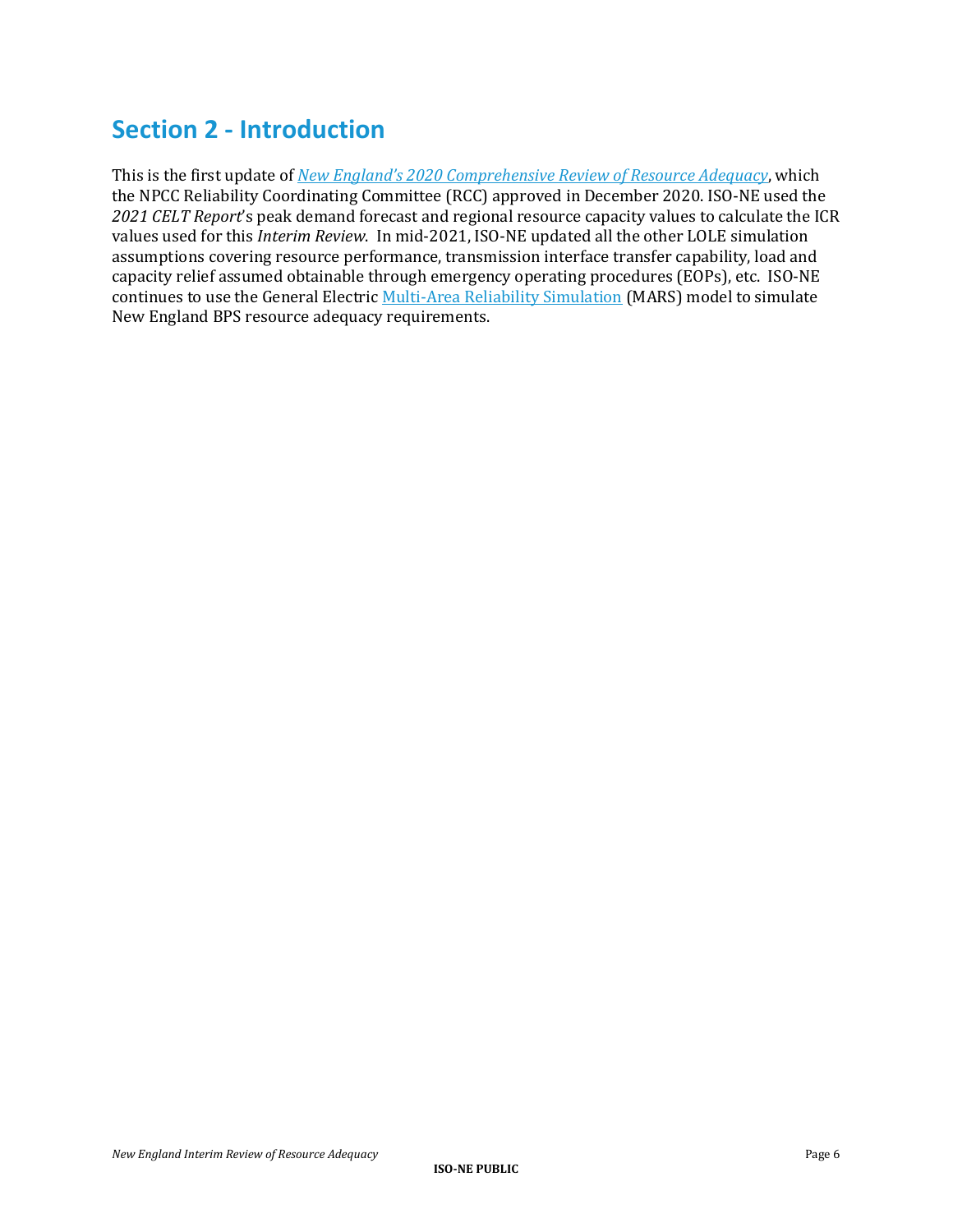# **Section 3 - Assumptions Changes**

#### **3.1 Resources**

Table 3-1 compares resource assumptions between the two reviews *(2021 Interim vs 2020 Comprehensive)*. As shown in Table 3-1, except for 2024, the total amount of capacity assumed for this *Interim Review* are lower than the amount assumed for the four common years of the *Comprehensive* Reviews. The total amount of capacity for 2022 and 2023 is approximately 740 MW and 850 MW lower, respectively, mainly due to lower passive demand resources. For 2024, the amount of capacity assumed in this *Interim Review* is approximately 1,300 MW higher than the amount assumed in the *Comprehensive Review*. The increase in capacity is due to generating resource uprates, additions and an increase in capacity imports procured in the FCA for 2024. By the end of the study period, the *Interim Review* shows the amount of capacity assumed are approximately 130 MW lower than the amount assumed in the *Comprehensive Review*.

|                         | <b>Comparisons Based on Resources' Summer Claimed Capabilities (MW)</b> |                                         |                                      |                                                                                                                                                                                                                                                                                                                                                    |  |  |
|-------------------------|-------------------------------------------------------------------------|-----------------------------------------|--------------------------------------|----------------------------------------------------------------------------------------------------------------------------------------------------------------------------------------------------------------------------------------------------------------------------------------------------------------------------------------------------|--|--|
| <b>YEAR</b><br>(CCP)    | 2020<br>Comprehensive<br><b>Review</b>                                  | 2021<br><b>Interim</b><br><b>Review</b> | <b>Difference</b><br>$(2021 - 2020)$ | <b>Major Reasons for Changes</b>                                                                                                                                                                                                                                                                                                                   |  |  |
| 2022<br>$(2022 - 2023)$ | 35,912                                                                  | 35,170                                  | $-742$                               | ~300 MW increase due to rating updates<br>$\bullet$<br>$\sim$ 100 MW increase in imports<br>$\approx$ 1,100 MW decrease in passive demand resources<br>$\bullet$<br>due to new reconstitution methodology                                                                                                                                          |  |  |
| 2023<br>$(2023 - 2024)$ | 35,838                                                                  | 34,988                                  | $-850$                               | ~300 MW increase due to rating updates<br>$\bullet$<br>~100 MW increase due to generation resource<br>$\bullet$<br>additions<br>$\approx$ 1,300 MW decrease in passive demand resources<br>$\bullet$<br>due to new reconstitution methodology                                                                                                      |  |  |
| 2024<br>$(2024 - 2025)$ | 33,741                                                                  | 35,066                                  | 1,325                                | $\sim$ 300 MW increase due to rating updates<br>$\bullet$<br>$\sim$ 1,000 MW increase due to generating resource<br>$\bullet$<br>additions<br>$\sim$ 1,400 MW increase in capacity imports (procured<br>$\bullet$<br>through FCA)<br>$\approx$ 1,400 MW decrease in passive demand resources<br>$\bullet$<br>due to new reconstitution methodology |  |  |
| 2025<br>$(2025 - 2026)$ | 34,020                                                                  | 33,893                                  | $-127$                               | ~300 MW increase due to rating updates<br>$\bullet$<br>~1,000 MW increase due to generating resource<br>$\bullet$<br>additions<br>~100 MW increase in active demand resources<br>$\bullet$<br>~1,400 MW decrease in passive demand resources<br>$\bullet$<br>due to new reconstitution methodology<br>~100 MW decrease in capacity imports assumed |  |  |

#### **Table 3-1 – A Comparison of New England's Resource Assumptions**

Please note that the Mystic Units 8 & 9 are scheduled to retired on June 1, 2024 within the modeling of both the *Interim* and *Comprehensive Reviews*. Therefore, their retirement impacts are not reflected in the above table.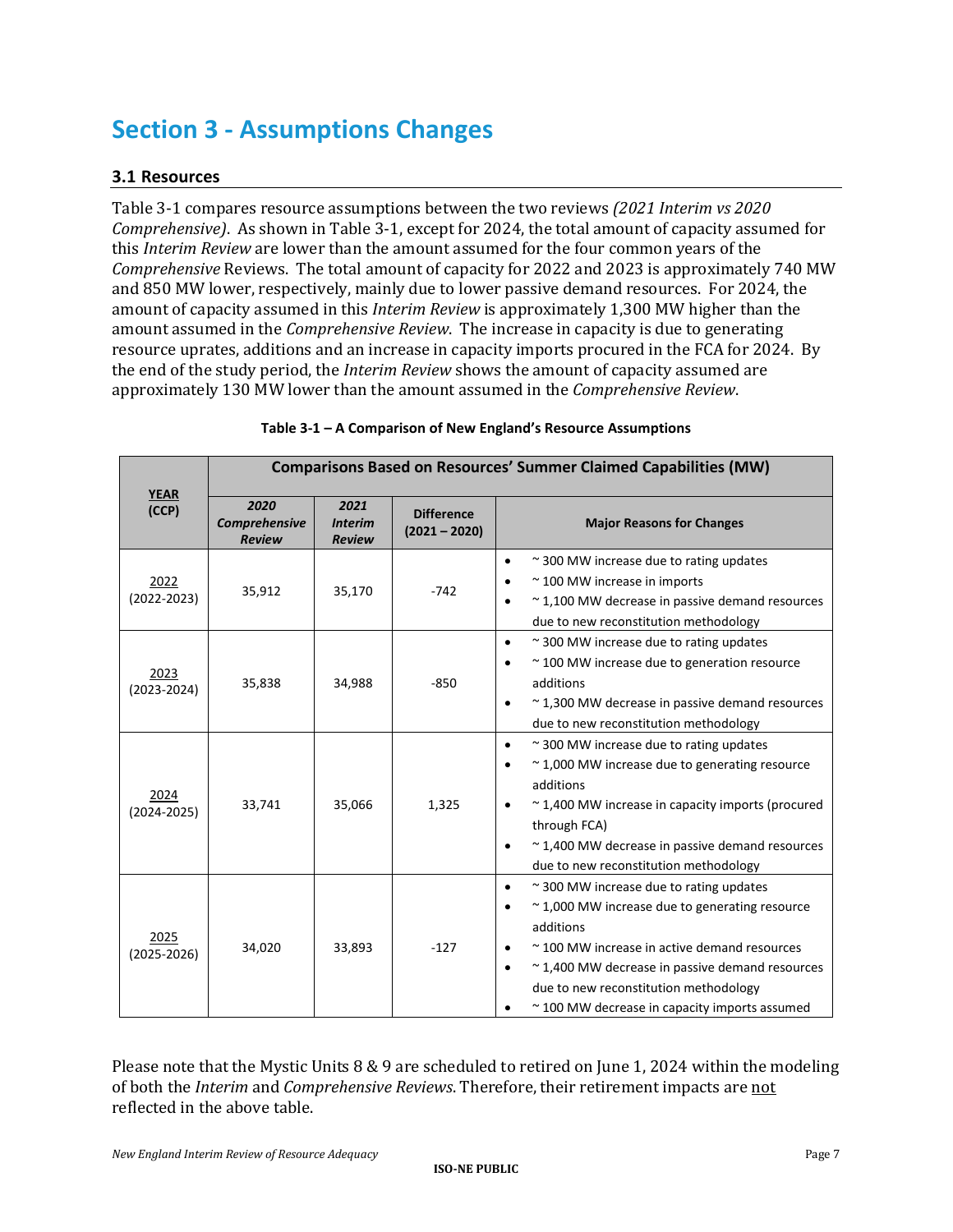#### **3.2 Demand**

This *Interim Review* uses the *2021 CELT Report's* demand forecast. The forecast is updated by adding another year of data to the region's historical model of annual use of electric energy and peak loads, incorporating the most recent economic and demographic forecasts, and by making adjustments for re-settlement that includes revenue-quality meter corrections. This year, ISO-NE updated its methodology for reconstitution of passive demand resources used in the development of historical gross load[s5](#page-7-0). This change in reconstitution methodology more accurately captures the EE impact on the gross load forecast. Table 3-2 shows the difference in the 50/50 summer peak demand forecast assumed in the two reviews. As shown, the *Interim Review's* 50/50 peak demand forecast is lower than the *Comprehensive Review's* peak demand forecast, ranging from approximately 1,200 MW to 1,500 MW during the 2022 through the 2025 study period.

|                         | 2020 Comprehensive Review (MW) |                                              |                      | 2021 Interim Review (MW) | Delta of Net                    |                             |                                      |
|-------------------------|--------------------------------|----------------------------------------------|----------------------|--------------------------|---------------------------------|-----------------------------|--------------------------------------|
| <b>YEAR</b><br>(CCP)    | Gross Peak<br>Forecast         | <b>BTM PV Peak</b><br>Reduction <sup>6</sup> | Net Peak<br>Forecast | Gross Peak<br>Forecast   | <b>BTM PV Peak</b><br>Reduction | <b>Net Peak</b><br>Forecast | Peak<br>Forecasts<br>$(2020 - 2021)$ |
| 2022<br>$(2022 - 2023)$ | 29.717                         | 874                                          | 28.844               | 28.493                   | 849                             | 27,645                      | $-1,199$                             |
| 2023<br>(2023-2024)     | 29.977                         | 894                                          | 29.083               | 28,651                   | 905                             | 27.747                      | $-1,336$                             |
| 2024<br>(2024-2025)     | 30,241                         | 938                                          | 29,303               | 28.818                   | 933                             | 27,885                      | $-1,418$                             |
| 2025<br>(2025-2026)     | 30,504                         | 970                                          | 29,534               | 29,000                   | 975                             | 28,025                      | $-1,509$                             |

**Table 3-2 – A Comparison of New England's Reference (50/50) Summer Peak Demand Forecasts**

**Note:** Values shown may not sum correctly due to rounding.

#### **3.3 Transmission Interface Transfer Limits**

With the exception of Boston Import and Southeast New England Import transfer limits, which increased by 100 MW starting in 2024, the assumptions relating to the transmission interface limits remained the same between the *Comprehensive Review* and the *Interim Review*.

Please note that ISO-NE relied on resource adequacy reliability simulations to perform the ICR calculations to demonstrate its compliance with the NPCC resource adequacy criterion. The ICR calculation methodology only models the internal transmission interfaces that are associated with possible export- or import-constrained load zones to determine local resource needs to meet the system LOLE. Even though ISO-NE did not simulate the transfer capability between the 13 subareas as has done in the *Comprehensive Review*, ISO-NE expects the same reliability results for the 2022 through 2025 study period, if the transmission interfaces were modeled the same way within the *Interim Review*. ISO-NE based this expectation on the observation that the system load forecast

<span id="page-7-0"></span><sup>5</sup> For details of the revised EE reconstitution method and its estimated impact, please see: [https://www.iso-ne.com/static](https://www.iso-ne.com/static-assets/documents/2020/10/eef2021_eeinitiative.pdf)[assets/documents/2020/10/eef2021\\_eeinitiative.pdf](https://www.iso-ne.com/static-assets/documents/2020/10/eef2021_eeinitiative.pdf)

<span id="page-7-1"></span><sup>6</sup> These values are the estimated peak-load-reduction impacts from the BTM PV. ISO-NE used hourly profiles in the simulation model.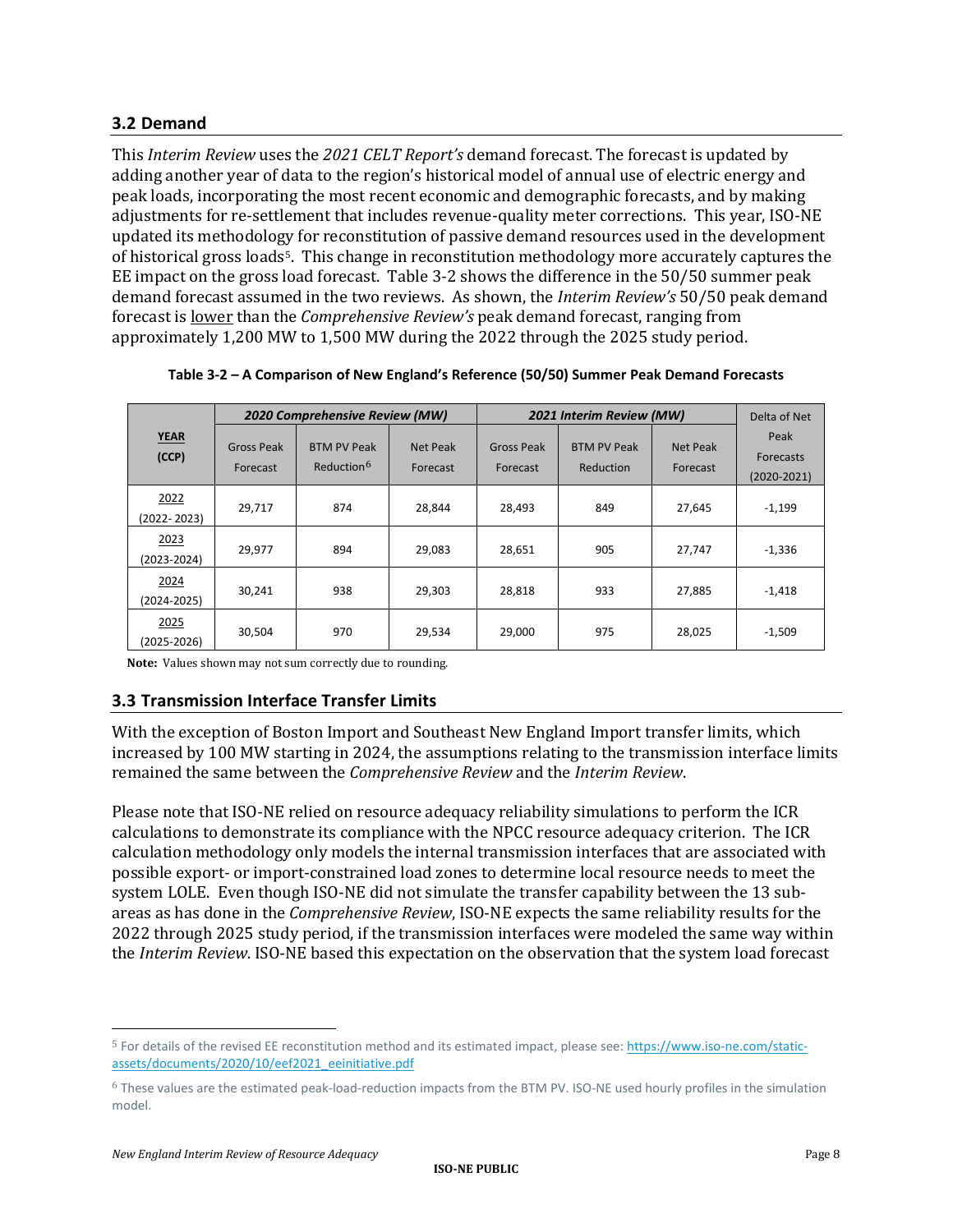has decreased more than the decrease in system capacity while the transmission system stayed approximately unchanged.

#### **3.4 Unit Availability**

Table 3-3 compares the resource availability (by technology type), weighted average, EFORd assumptions used in the *Comprehensive Review* and this *Interim Review*. Overall, the BPS weighted average EFORd for the overall system (generating capacity) remained the same, although the ISO's annual update of the rolling 5-year average of generator-submitted Generation Availability Data System (GADS) data resulted in EFORd changes for most of the different unit types/technologies.

| <b>Unit Type/Technology</b> | 2020<br><b>Comprehensive Review</b><br>EFORd (%) | 2021<br><b>Interim Review</b><br>EFORd $(\%)^7$ | <b>Delta</b><br>$(2021 - 2020)$<br>EFORd $(\%)^8$ |  |
|-----------------------------|--------------------------------------------------|-------------------------------------------------|---------------------------------------------------|--|
| Fossil                      | 15.4                                             | 16.4                                            | 1.0                                               |  |
| Combined Cycle              | 4.1                                              | 4.1                                             | 0.0                                               |  |
| Diesel                      | 8.3                                              | 10.6                                            | 2.3                                               |  |
| <b>Combustion Turbine</b>   | 10.2                                             | 9.7                                             | $-0.5$                                            |  |
| <b>Nuclear</b>              | 1.2                                              | 1.6                                             | 0.4                                               |  |
| Hydro                       | 2.1                                              | 2.3                                             | 0.2                                               |  |
| <b>Others</b>               | 13.1                                             | 12.6                                            | $-0.5$                                            |  |
| System                      | 6.4                                              | 6.4                                             | 0.0                                               |  |

**Table 3-3 – A Comparison of the Changes in New Englands BPS EFORd Assumptions (Weighted Averages)**

#### **3.5 Energy Security**

ISO-NE has identified that energy security problems are a result of misaligned incentives for energy supply arrangements for individual generators in today's market construct. Generating resources that do not receive a commitment in the day-ahead market may not have sufficient energy to operate the following day because they do not expect to run the next day, unless they made costly fuel supply arrangements in advance.

Building upon the region's competitive wholesale electricity structure and in anticipation of the evolving generation fleet and power system, ISO-NE will work toward developing day-ahead ancillary service markets to procure the reserve capabilities needed to support a reliable next-day operating plan. These services will help ensure that the system is prepared for, and has the capabilities to manage, a range of uncertainties in a power system increasingly reliant on just-intime technologies.

In 2022, ISO-NE will revisit efforts to co-optimize reserves in the day-ahead energy markets. ISO-NE anticipates it will take until mid to late 2023 to complete (e.g., design, impact assessment, stakeholder process, and regulatory process) this day-ahead energy and reserve co-optimization effort.

<span id="page-8-0"></span><sup>7</sup> [https://www.iso-ne.com/static-assets/documents/2018/08/a3\\_pspc\\_prpsd\\_icr\\_values\\_08302018.pdf](https://www.iso-ne.com/static-assets/documents/2018/08/a3_pspc_prpsd_icr_values_08302018.pdf)

<span id="page-8-1"></span><sup>8</sup> [https://www.iso-ne.com/static-assets/documents/2018/08/a3\\_pspc\\_prpsd\\_icr\\_values\\_08302018.pdf](https://www.iso-ne.com/static-assets/documents/2018/08/a3_pspc_prpsd_icr_values_08302018.pdf)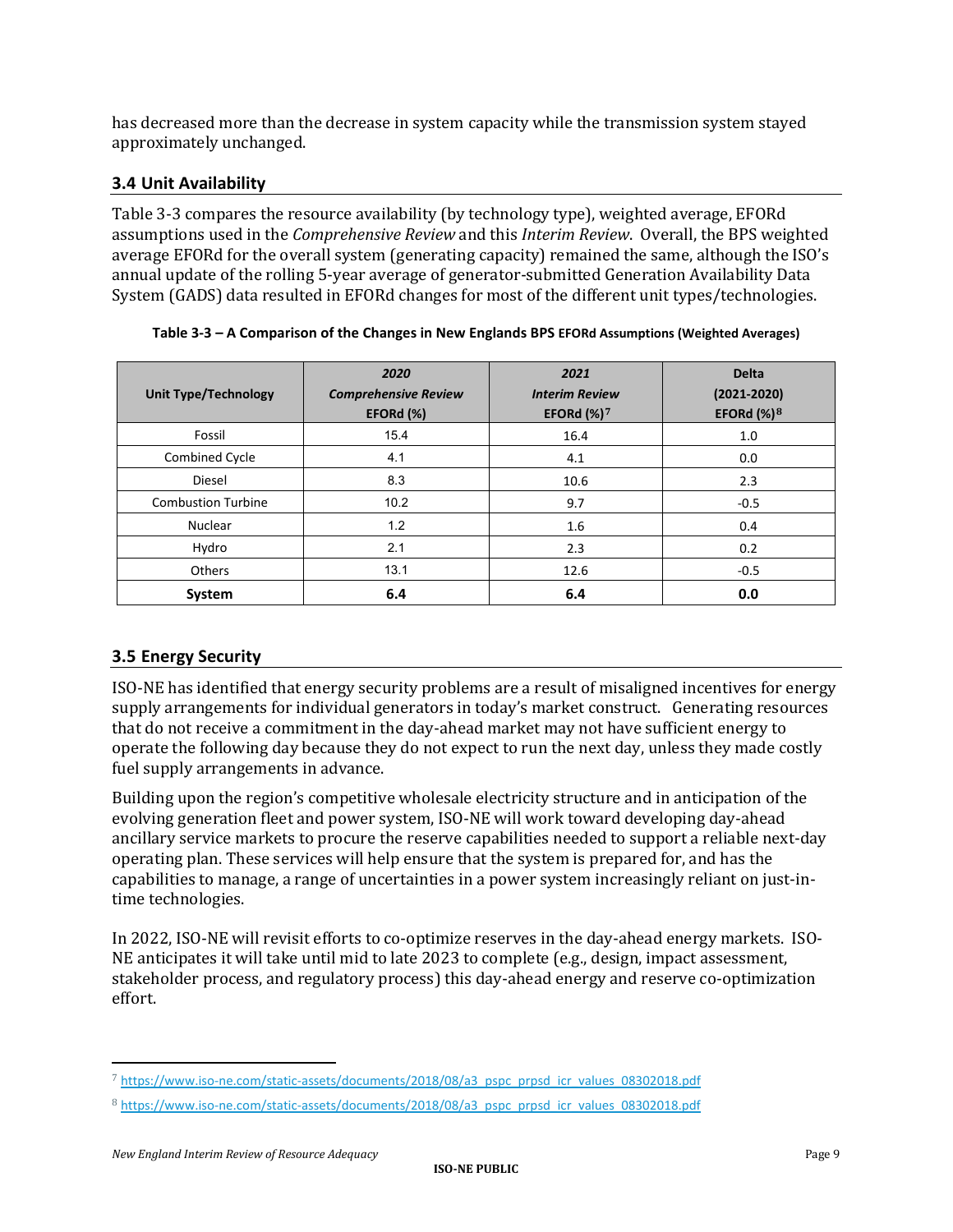#### **3.6 Environmental Regulations and Initiatives**

Federal, regional, and state environmental standards may require generators with various technologies to add pollution control devices; modify or reduce water use and wastewater discharges; and, in some cases, limit operations. These standards are frequently complex and involve multi-year rulemakings, susceptible to delays, due to litigation, or changes in federal and state political and/or environmental priorities. The increased uncertainty regarding the overall scope and final compliance costs of environmental regulations and site-specific circumstances of the electric generating facilities can easily lead to the retirement of commercial resources. Some generator owners may determine it uneconomical invest in environmental compliance measures, and retire their resources earlier than expected.

All New England states have Renewable Portfolio Standard (RPS) targets for the amount of energy that electric load-serving entities (LSEs) must provide by renewable resources; or pay alternative compliance payments (ACPs). Individual state targets range from requiring LSEs to provide anywhere between 11% to 59% of the total electric energy they procure, and it must be from renewable resources, which has subsequently driven the influx of new proposals for regional renewable energy projects. Some of the states have also issued requests-for-proposals (RFPs) for specifying/procuring offshore wind development, and adopted clean energy production, or clean peak standards for their LSEs. The increased use of various types and amounts of renewable resources may require operational modifications or retrofits at existing fossil-fueled generators, resulting in higher environmental compliance costs. As capacity factors decline for various types of fossil-based resources, units are incurring higher operations and maintenance costs.

#### **3.7 Integration of Variable Energy Resources, Demand Response, and Storage**

New England has witnessed significant growth in the development of solar photovoltaic resources over the past few years, and anticipates continued growth of these resources. Most recently, there has been an abundance of Distributed Energy Resources (DERs) interconnecting to the electric distribution systems. Many of these DERs are solar PV or a combination of solar PV and battery (storage) facilities. On September 17, 2020, *FERC [Order No. 2222](https://www.iso-ne.com/committees/key-projects/order-no-2222-key-project)* required removing barriers to entry for DER aggregations in the wholesale electric markets.<sup>[9](#page-9-0)</sup>

In addition to future market enhancements, ISO-NE has recently adopted a number of planning and operational practices to ensure the reliable integration of new inverter-based resources (IBRs), including the use of advanced simulation models. These new models more accurately simulate IBR performance during post-contingency recovery and confirm the appropriate voltage and frequency ride-through of both VERs and DERs.

ISO-NE actively participates in developing industry standards, including *[IEEE 1547—](https://standards.ieee.org/standard/1547-2018.html)Standard for the Interconnection of Distributed Resources with Electric Power Systems,* which ensures that increased amounts of VERs and DERs can be reliably and economically interconnected to the

<span id="page-9-0"></span><sup>9</sup> FERC Order 2222 describes DERs as: "Any resource located on the distribution system, any subsystem thereof or behind a customer meter. These resources may include, but are not limited to, electric storage resources, distributed generation, demand response, EE, thermal storage, and electric vehicles and their supply equipment." The ISO does not currently have participation models to allow DERs to participate in the markets using heterogeneous aggregations of DER asset types. ISO-NE is also addressing a number of directives in the Order, including the size and location requirements, metering the telemetry requirements, registration requirements, and coordination among the ISOs, distribution utilities, DER Aggregators and retail regulatory entities.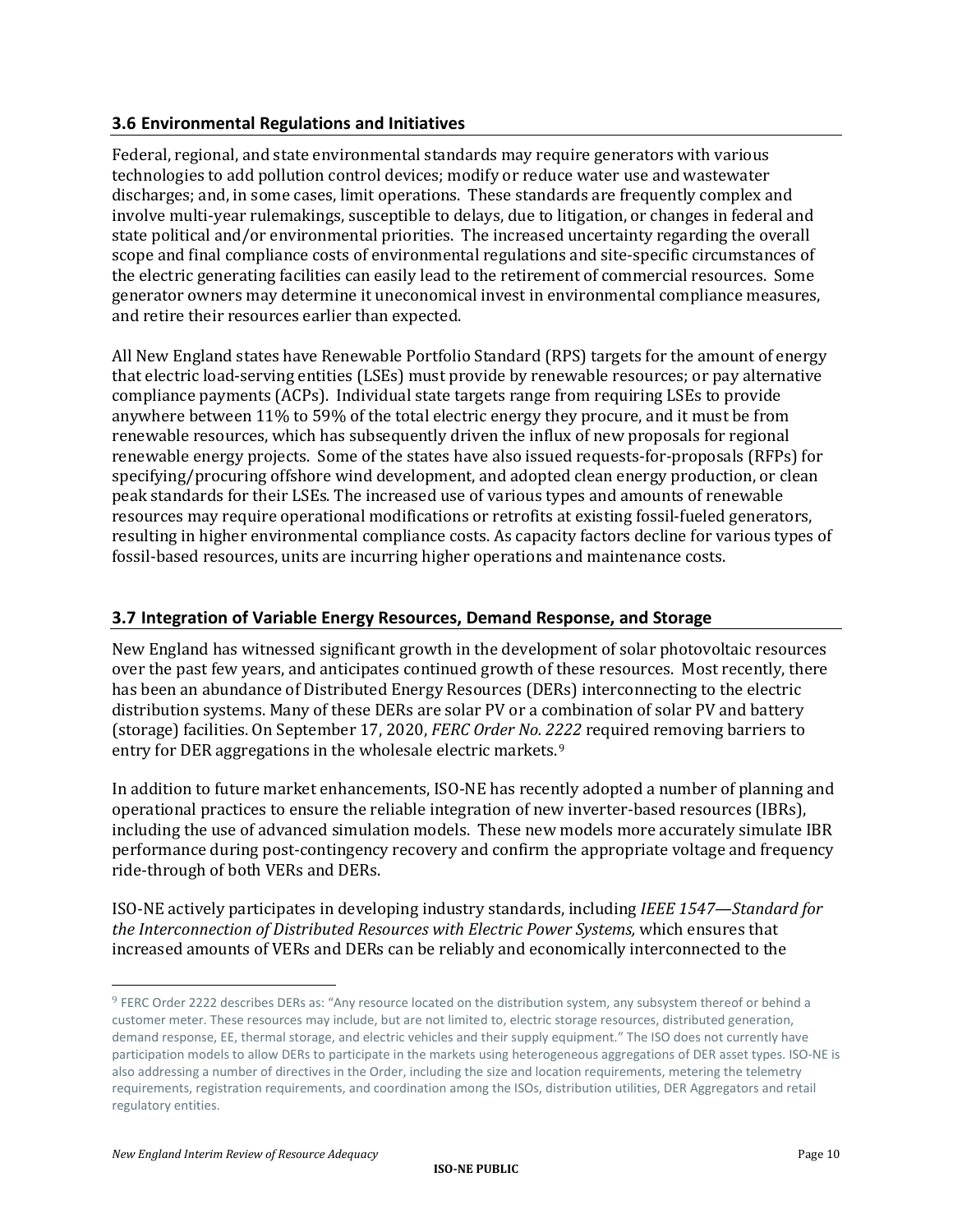distribution system. Looking to the future, ISO-NE has begun a multi-year project (2021-2023) referred to as the "*Inverter-Based Resource Integration and Modeling Assessment.*" The purpose of this project is to evaluate and adopt advanced, innovative analysis techniques that capture the unique performance and characteristics of IBRs, which is critical to transmission studies beyond the 10-year planning horizon. By the end of 2021, ISO-NE expects to deliver a report that evaluates options for and recommends deployment of *Electromagnetic Transient* power system software that will enable efficient and reliable modeling and integration of these rapidly-evolving, IBRs.

The continued development of VERs and DERs, may ultimately require a potentially significant bulk transmission (and distribution-level) buildout to interconnect these resources in a successively reliable manner. ISO-NE is currently leading or supporting a number of Transmission Planning study efforts to examine the continued evolution of the BPS.

#### **3.8 Transmission Tie-Line Benefits**

ISO-NE considered the interconnection benefits from neighboring Control Areas in both NPCC reliability reviews. Since the *Comprehensive Review*, ISO-NE has conducted additional tie benefit studies to identify the amount of tie reliability assistance New England can rely on from its neighbors for inclusion in resource adequacy studies. Table 3-4 summarizes the tie benefit assumptions for the 2020 and 2021 NPCC resource adequacy reviews.

| <b>YEAR</b><br>(CCP)    | 2020 Comprehensive Review | <b>2021 Interim Review</b> |
|-------------------------|---------------------------|----------------------------|
| 2022<br>(2022-2023)     | 2,000                     | 1,82010                    |
| 2023<br>$(2023 - 2024)$ | 1.940                     | 1,940 <sup>11</sup>        |
| 2024<br>$(2024 - 2025)$ | 1,735                     | 1,73512                    |
| 2025<br>(2025-2026)     | 1,735                     | 1,83013                    |

#### **Table 3-4 – A Comparison of New England's Tie Benefits from Neighboring Areas (MW)**

Other assumptions for these two reviews are consistent with each other.

<span id="page-10-0"></span><sup>10</sup> [https://www.iso-ne.com/static-assets/documents/2019/08/2019\\_08\\_29\\_a04\\_tie\\_benefits\\_analysis.pptx](https://www.iso-ne.com/static-assets/documents/2019/08/2019_08_29_a04_tie_benefits_analysis.pptx)

<span id="page-10-1"></span><sup>11</sup> [https://www.iso-ne.com/static-assets/documents/2019/07/pspc\\_a05\\_tiebenefitswithandwithoutmystic89.pptx](https://www.iso-ne.com/static-assets/documents/2019/07/pspc_a05_tiebenefitswithandwithoutmystic89.pptx)

<span id="page-10-2"></span><sup>12</sup> [https://www.iso-ne.com/static-assets/documents/2020/08/a02\\_pspc\\_2020\\_08\\_14\\_.results\\_tie\\_benefits.pptx](https://www.iso-ne.com/static-assets/documents/2020/08/a02_pspc_2020_08_14_.results_tie_benefits.pptx)

<span id="page-10-3"></span><sup>13</sup> [https://www.iso-ne.com/static-assets/documents/2021/07/a02\\_pspc\\_2021\\_07\\_27\\_fca\\_tie\\_benefits.pptx](https://www.iso-ne.com/static-assets/documents/2021/07/a02_pspc_2021_07_27_fca_tie_benefits.pptx)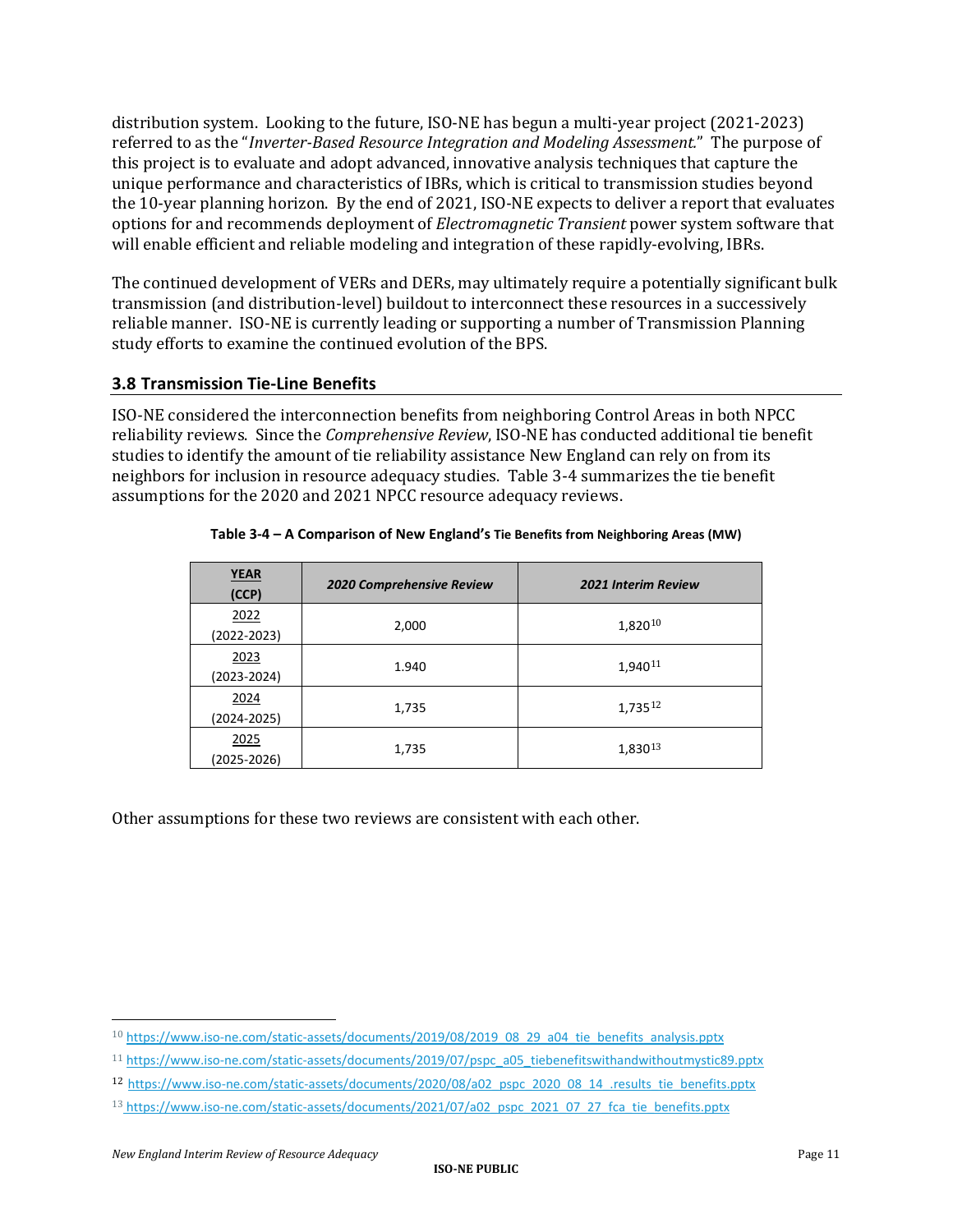## **Section 4 – Results and Findings**

Tables 4-1 summarizes New England's expected system conditions for the 2022 through 2025 study period for the two resource adequacy reviews. As shown, the *Interim Review* has lower installed capacity and lower peak demand during the study period.

Table 4-1 also shows that the amount of capacity purchased in ISO-NE's FCA is more than the amount needed to meet the 0.1 days/year LOLE for 2022 (CCP 2022-2023) through 2024 (CCP 2024-2025). While ISO-NE has not yet conducted a capacity auction for 2025 (CCP 2025-2026), data show that there are 33,523 MW of commercial capacity in service that can be purchased in the February 2022 FCA to meet the capacity needs of 2025 (CCP 2025-2026).

|                         |                            | <b>2020 Comprehensive Review</b>         |                            | <b>2021 Interim Review</b> |                                          |                                                               |                                                                         |  |
|-------------------------|----------------------------|------------------------------------------|----------------------------|----------------------------|------------------------------------------|---------------------------------------------------------------|-------------------------------------------------------------------------|--|
| <b>YEAR</b><br>(CCP)    | <b>Assumed</b><br>Capacity | <b>Peak Demand</b><br>(Net of<br>BTM PV) | <b>LOLE</b><br>(days/year) | Assumed<br>Capacity        | <b>Peak Demand</b><br>(Net of<br>BTM PV) | Capacity<br>Needed to<br>meet 0.1<br>days/year<br><b>LOLE</b> | Capacity<br><b>Purchased to</b><br>meet 0.1<br>days/year<br><b>LOLE</b> |  |
| 2022<br>$(2022 - 2023)$ | 35,912                     | 28,844                                   | 0.003                      | 35,170                     | 27,645                                   | 31,590                                                        | 34,135                                                                  |  |
| 2023<br>$(2023 - 2024)$ | 35,838                     | 29,083                                   | 0.005                      | 34,988                     | 27,747                                   | 31,480                                                        | 33,930                                                                  |  |
| 2024<br>(2024-2025)     | 33,741                     | 29,303                                   | 0.100                      | 35,066                     | 27,885                                   | 31,775                                                        | 34,619                                                                  |  |
| 2025<br>(2025-2026)     | 34,020                     | 29,534                                   | 0.098                      | 33,893                     | 28,025                                   | 31,645                                                        | <b>TBD</b>                                                              |  |

**Table 4-1 – A Comparison of New England's LOLE using Reference Demand Forecast (MW)**